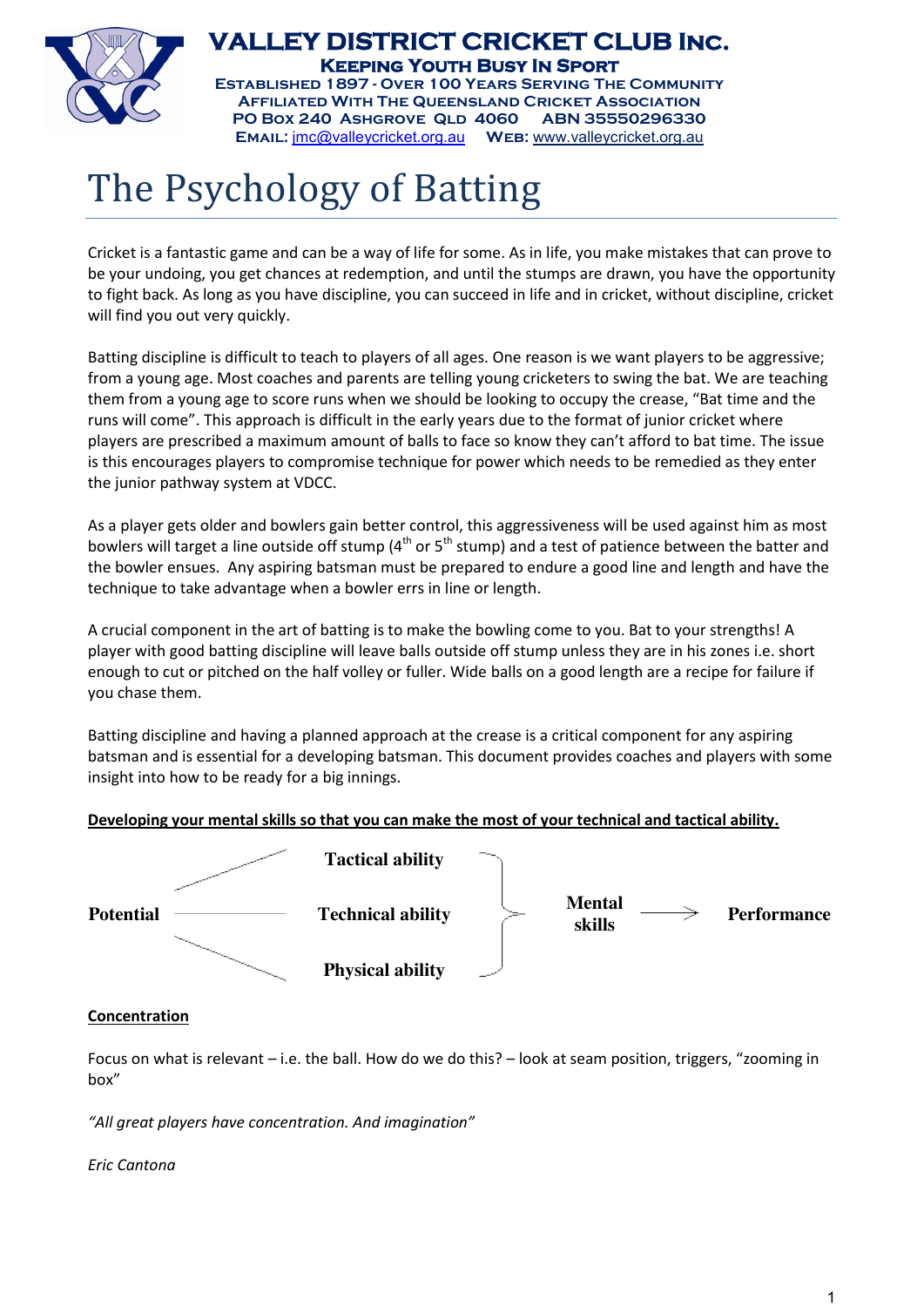

**VALLEY DISTRICT CRICKET CLUB Inc. Keeping Youth Busy In Sport Established 1897 - Over 100 Years Serving The Community Affiliated With The Queensland Cricket Association**

**PO Box 240 Ashgrove Qld 4060 ABN 35550296330 Email:** jmc@valleycricket.org.au **Web:** www.valleycricket.org.au

# **Motivation**

The drive to achieve something: we must know what we want to achieve and how we are going to achieve it.

*"I've always made a total effort, even when the odds seemed entirely against me. I never quit trying: I never felt that I didn't have a chance"*

## *Arnold Palmer*

## **Coping with Pressure / Nerves**

Pressure and nerves make us do strange things = physically and mentally. This is natural – we can't avoid it, but we must cope with it. The ability to cope and maintain technique and mental strength under pressure is what separates good players from excellent players. How often do you practice under pressure? What is your strategy when you are playing under pressure – do you change the way you think? The situation often makes us think differently, when what we really should do is keep doing the same things.

## **Confidence**

Confidence underlies performance – without belief we won't achieve.

*"If I didn't believe it, I wouldn't have achieved it"*

*Colin Montgomerie (after winning the European PGA title 6 times in a row)*

*"You have to expect things of yourself before you can do them"*

*Michael Jordan*

*"its lack of faith that makes people afraid of meeting challenges, and I believe in myself"*

*Muhammed Ali*

#### **How do we improve confidence?**

Imagery, though diaries, videos, pre match preparation

*"My thoughts before a big race are usually pretty simple. I tell myself " Get out of the blocks, run your race, stay relaxed. If you run your race, you'll win…. Channel your energy. Focus"*

*Carl Lewis*

#### **How Can Training Improve Our Mental Skills?**

Mental skills play a very important part of your performance on the field.

How often do you spend trying to improve these skills?

How often do you spend trying to improve technical skills?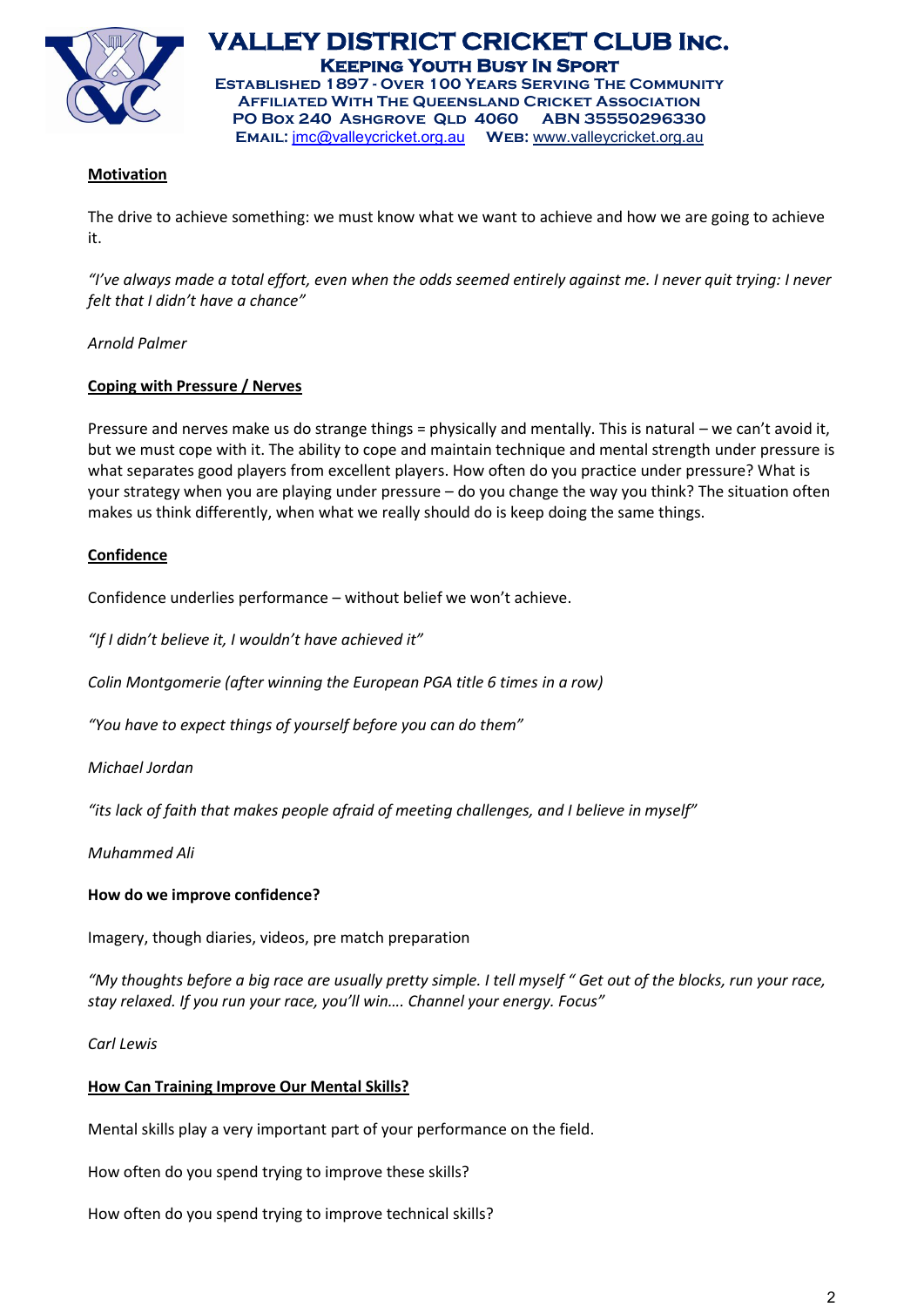

**VALLEY DISTRICT CRICKET CLUB Inc. Keeping Youth Busy In Sport Established 1897 - Over 100 Years Serving The Community**

**Affiliated With The Queensland Cricket Association PO Box 240 Ashgrove Qld 4060 ABN 35550296330 Email:** jmc@valleycricket.org.au **Web:** www.valleycricket.org.au

Very few players take as much time trying to improve mental skills as technical skills, yet often make mistakes because they weren't concentrating, weren't confident, felt under pressure….

Often players don't work on their mental skills simply because they do not know how to. Outlined below are some ideas of how you can create an environment that will allow you to improve your mental skills in training.

## **Concentration**

Concentration is about focusing on what is relevant rather than the distractions of the opposition , the pitch, the match situation, the weather etc. However, when you practice, do you concentrate? Are there distractions?

In order to get used to concentrating as you would like to in a match, try to create some distractions whilst you are batting (e.g. people shouting / moving) and then try to concentrate on batting as well as you can. If the conditions when you train are not the same conditions as when you play, you are practising a slightly different skill.

# **Confidence**

Confidence plays a huge role in determining your performance. But how do we become more confident? The first stage is to know what your strengths are (specific strength, e.g. the line you bowl with a new ball, driving on the leg side etc.). If you do not know these, it is easy to lose confidence if you are not playing well. However, knowing these strengths can help you gain confidence when you aren't playing well.

Associated with the strengths are your weaknesses. Everyone has them, but what marks a good player out is that they know their weaknesses, form a plan around them and don't dwell on them. For example, Steve Waugh knew his best shots and only played to those strengths. This helped him to stay confident because he knew if a ball was in a certain area, he could attack it with his strengths, but in other areas he could be more defensive.

However, you must also have a plan of how to build on your strengths **and** weaknesses – don't just expect to always drive well on the leg side – you must continue to practice it! And don't ignore your weaknesses – try to improve them in practice.

Also try to remember your best performances before you play, or get someone to talk to you about when you performed well, or watch yourself perform well on video! If you are playing on a particular type of pitch / situation, watching someone else doing well in that situation can also help you feel more confident.

## **Playing Under Pressure**

Playing under pressure is extremely important as it is often these situations which determine whether we win or lose. However, how often do you practice under pressure? Real pressure can only be created when there is a reward if you succeed and a punishment if you fail. Therefore when you are practising, if someone sets you a target for the last 6 balls, without a reward / punishment it is not real pressure. Try to incorporate real pressure in your practice sessions (not just for the last 6 balls) and you will find you perform better under pressure in matches (e.g. physical punishment, financial reward!).

Another form of pressure is created when you are physically tired. In a match situation you often have to bat, bowl or field well when you are tired. How often do you practice when you are tired? Try to incorporate some physical activity in your training sessions to make it more realistic.